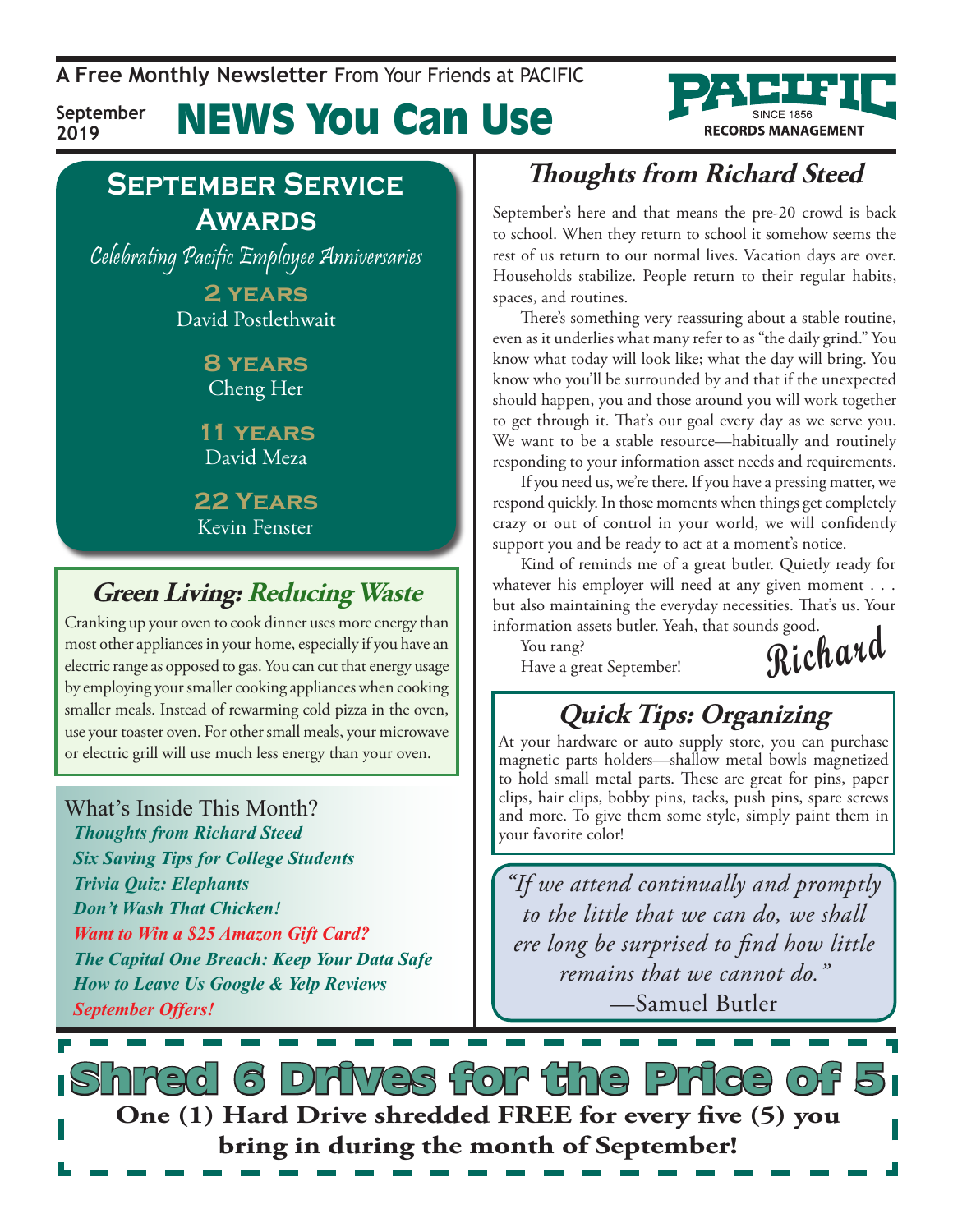### **Six Saving Tips for College Students**

Saving money as a broke college student can be tough. There are some easy ways to save though, with just a little thought and effort. Start with these ideas to build a savings account the slow and steady way.

1. Instead of using a local bank, join a credit union. You will usually have access to services for free or at reduced rates. If you don't have a credit union nearby, ask for student discounts at your bank.

2. Track your spending to see where your money goes. While students often are very busy with school, work, and social activities, taking just a little time to monitor your spending can go a long way. Even just a simple notebook will work, but there are also many apps and programs available to make tracking your spending quick and easy.

3. Avoid non-academic debt if possible. It is best to develop a mindset that student loan money is to pay for school-related and living expenses only. Using student loans to buy an Xbox or a new skateboard will only hurt you in the future. If you have a credit card, try to pay it off each month so that you don't graduate with even more debt.

4. Cut your expenses where you can. Buying used textbooks is easy to do, but also consider buying other necessities used. Visit local thrift stores or check Craigslist to find used clothing, bikes, and other needs.

5. Take advantage of your student discount. Many retailers and entertainment venues offer discounts if you show your student ID. Even better, see what free activities are offered on campus. You'll often be able to fill up your social calendar with these events without spending a dime.

6. Consider who you are hanging with. Having lots of friends who are big spenders can be a drain on your wallet. These can be kids with wealthy parents, but may also be friends who are headed down the road to financial trouble themselves. Studies show that we are extremely influenced by the behavior of those around us. So if you cannot afford to spend like the rest of your social circle, be open to making new friends who can support you in your quest for financial freedom.

#### **Trivia Quiz: Elephants**

- 1. Which is larger: the African Elephant or the Asian Elephant?
- 2. What are the "fingers" at the end of an elephant's trunk called?
- 3. How many gallons of water can an elephant's trunk hold?
- 4. What do we call the person who looks after and rides an Asian Elephant?
- 5. How long is the gestation period for an elephant?
- 6. How long do elephants live?
- 7. What are elephant's tusks made of?
- 8. How many muscles are in an elephant's trunk?
- 9. What do we call the female leader of a social group of elephants?
- 10. What is a male elephant called?

*Answers on Back Page!*

#### **September Holidays and Events**

#### **Daily Observances:**

2 Labor Day

- 4 Newspaper Carrier Day
- 5 Be Late for Something Day
- 8 National Grandparents Day
- 8 International Literacy Day
- 9 Wonderful Weirdos Day
- 10 Swap Ideas Day
- 10 World Suicide Prevention Day
- 13 Blame Someone Else Day
- 13 National Celiac Awareness Day
- 17 Citizenship Day
- 18 Hug a Greeting Card Writer Day
- 18 World Water Monitoring Day
- 19 International Talk Like a Pirate Day
- 20 National POW/MIA Recognition Day
- 21 AKC Responsible Dog Ownership Day
- 21 International Day of Peace
- 22 National Centenarian's Day
- 23 Autumnal Equinox Happy Fall!
- 23 Family Day—A Day to Eat Dinner With Your Children
- 24 National Punctuation Day
- 24 National Woman Road Warrior Day
- 25 National Women's Health and Fitness Day
- 25 National One-Hit Wonder Day
- 26 World Maritime Day
- 27 Ancestor Appreciation Day
- 27 World Tourism Day
- 28 National Hunting and Fishing Day
- 28 National Public Lands Day
- 29 Gold Star Mother's Day

#### **Monthly Observances:**

Happy Cat Month Backpack Safety America Month Be Kind to Editors and Writers Month National Mushroom Month AKC Responsible Dog Ownership Month Atrial Fibrillation Awareness Month Attention Deficit Hyperactivity Disorder Month Baby Safety Month Childhood Cancer Awareness Month College Savings Month Eat Chicken Month Fall Hat Month Gynecologic Cancer Awareness Month Healthy Aging Month Hunger Action Month

The material contained in this newsletter is for informational purposes only and is based upon sources believed to be reliable and authoritative; however, it has not been independently verified by us. This newsletter should not be construed as offering professional advice. For guidance on a specific matter, please consult a qualified professional.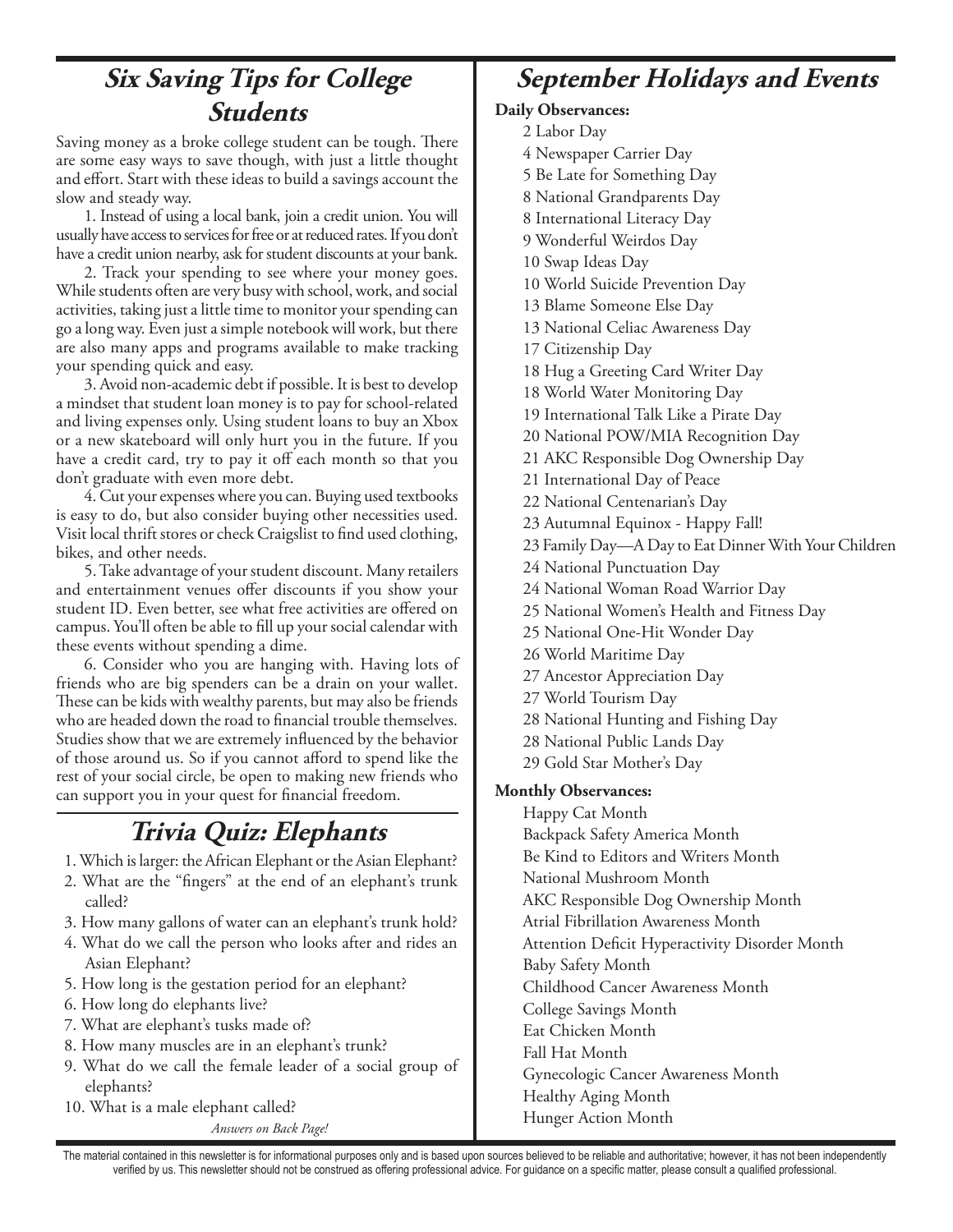# **PacBlog**

#### **Disaster Recovery Tips**

PacBlog is the monthly web log of Pacific Records Storage To read this month's installment, please click the title below.

#### [https://pacific-records.com/](https://pacific-records.com/disaster-recovery-planning-tips) [disaster-recovery-planning-tips](https://pacific-records.com/disaster-recovery-planning-tips)

You may also access the PacBlog at the URL below. There you will find this month's installment along with archives of previous installments.

**http://pacific-records.com/category/pacnews**

### **Have A Question For Us?**

We love to hear from all our good friends and clients who enjoy reading our monthly newsletter. If you have a question related to off-site document storage, shredding, media vaulting, or document imaging, please feel free to give us a call or send us an email.

**(888) 893-6054 or info@pacific-records.com**

### **Do You Want To Win A \$25 Amazon Gift Card?**



Each month we'll give you a new challenge of some type. All those who reply with a correct answer are eligible to win. At the end of the month we'll draw a lucky name.

Here is this month's challenge:

**Last Month's Answer to:**  How is an English teacher like a judge?

*Where do monkeys hang out after work?*

#### **Last month's Winner: Richard Gray**  $$ **"Monkey Bars!"**

Email your answer to **info@pacific-records.com**

### **Don't Wash That Chicken!**

Bacteria on raw poultry can cause illness when that bacteria cross-contaminates other food or surfaces. Many people believe that washing chicken before cooking can reduce this risk. But experts are calling for an end to poultry washing.

Washing chicken or turkey can cause water droplets to splash off the raw meat. Tests show that even just a few of these droplets contain enough bacteria to infect a person. While most people practice good food safety by washing their hands and preparation surfaces after contact with poultry, few realize the danger from simply washing it.

There is no benefit to washing poultry, as the only way to eliminate the risk of bacterial contamination is to properly cook it. Poultry should be cooked to a minimum internal temperature of 165 degrees F (74 degrees C). Doing this, rather than washing before cooking, is the best strategy to safely prepare poultry for your family.

# **Quick Tips: Money**

Think twice before taking advantage of a credit card company's offer to skip a payment. In almost all cases, the interest will still accrue, meaning that you will owe more on your balance by skipping a payment.



"We forgot to back up our files, so we're asking everyone to remember everything they've typed for the past 10 days."

# 3 months FREE secure Destruction service

*Get 3 months of free Secure Destruction service when you sign up for a new Secure Destruction account with a one-year agreement. Just mention this coupon! Email info@pacific-records.com for more information.*